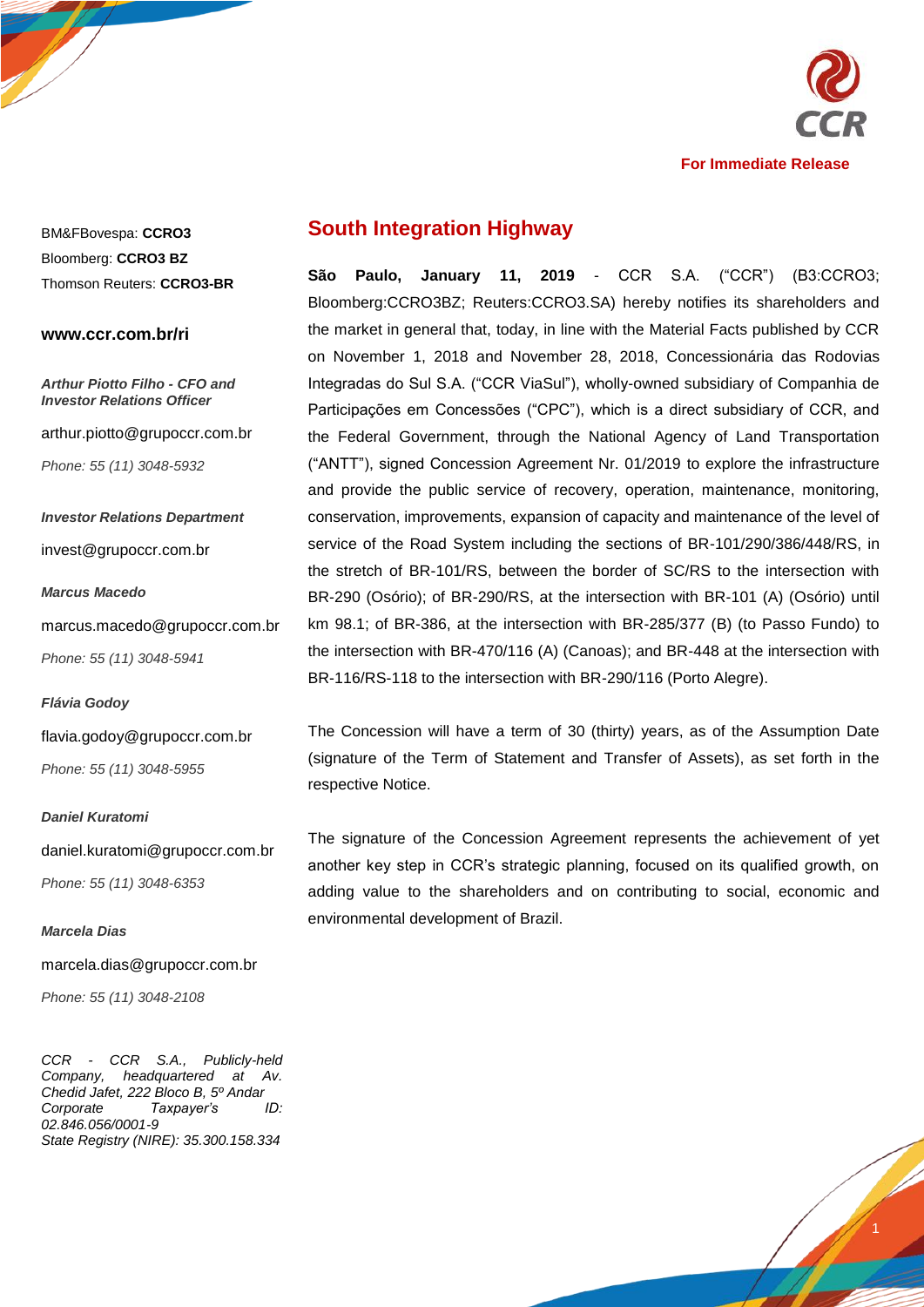

### **Purpose of the Concession**

# **International Bidding Process Nr. 01/2018 - South Integration Highway**

BR-101/RS: Border of SC/RS (Torres/RS) - Intersection BR-290 (Osório): 87.90 km.

BR-290/RS: Intersection BR-101 (Osório) – Final Mobile Bridge Rio Guaíba: 98.10 km.

BR-386/RS: Intersection BR-285/377(B) to Passo Fundo – Intersection BR-116 (Canoas): 265.80 km.

BR-448/RS: Intersection BR-116 (Sapucaia do Sul) – Intersection BR-116/290 (Porto Alegre): 21.62 km.



| <b>Project Information*</b>                                    |                                                                                          |  |  |
|----------------------------------------------------------------|------------------------------------------------------------------------------------------|--|--|
| Term                                                           | 30 years                                                                                 |  |  |
| Extension                                                      | 473.4 km                                                                                 |  |  |
| <b>Auction Criterion</b>                                       | Lowest toll tariff fee, linked to the requirement of additional<br>capital stock payment |  |  |
| Discount on Tariff                                             | 40.5%                                                                                    |  |  |
| Tariff in R\$ (base jul/18)                                    | 4.3                                                                                      |  |  |
| Minimum Capital Stock                                          |                                                                                          |  |  |
| a) Amount contributed in dec/18                                | R\$ 311 mi                                                                               |  |  |
| b) finish of $1st$ year concession (base jul/18) <sup>**</sup> | R\$ 835 mi                                                                               |  |  |
| <b>Annual Adjustment</b>                                       | <b>IPCA</b>                                                                              |  |  |
| Number of Toll Plaza                                           | 7                                                                                        |  |  |
| <b>Traffic Mix</b>                                             | 45% Light<br>55% commercial                                                              |  |  |
| Capex (real values, base jul/18)                               | R\$ 5.0 bn                                                                               |  |  |
| * Proposal values.                                             |                                                                                          |  |  |

\*\* The amount is updated by IPCA.

| <b>Financial Indicators - R\$ MM</b><br>(real values, base jan/19)* | 2019 | 2020 |
|---------------------------------------------------------------------|------|------|
| Equivalent Vehicles (MM)                                            | 21.6 | 80.2 |
| Net Revenues (excludes construction revenue)                        | 107  | 341  |
| EBITDA                                                              | 17   | 218  |
| Mg. EBITDA                                                          | 16%  | 64%  |
| $\cdots$                                                            |      |      |

Proposal values.